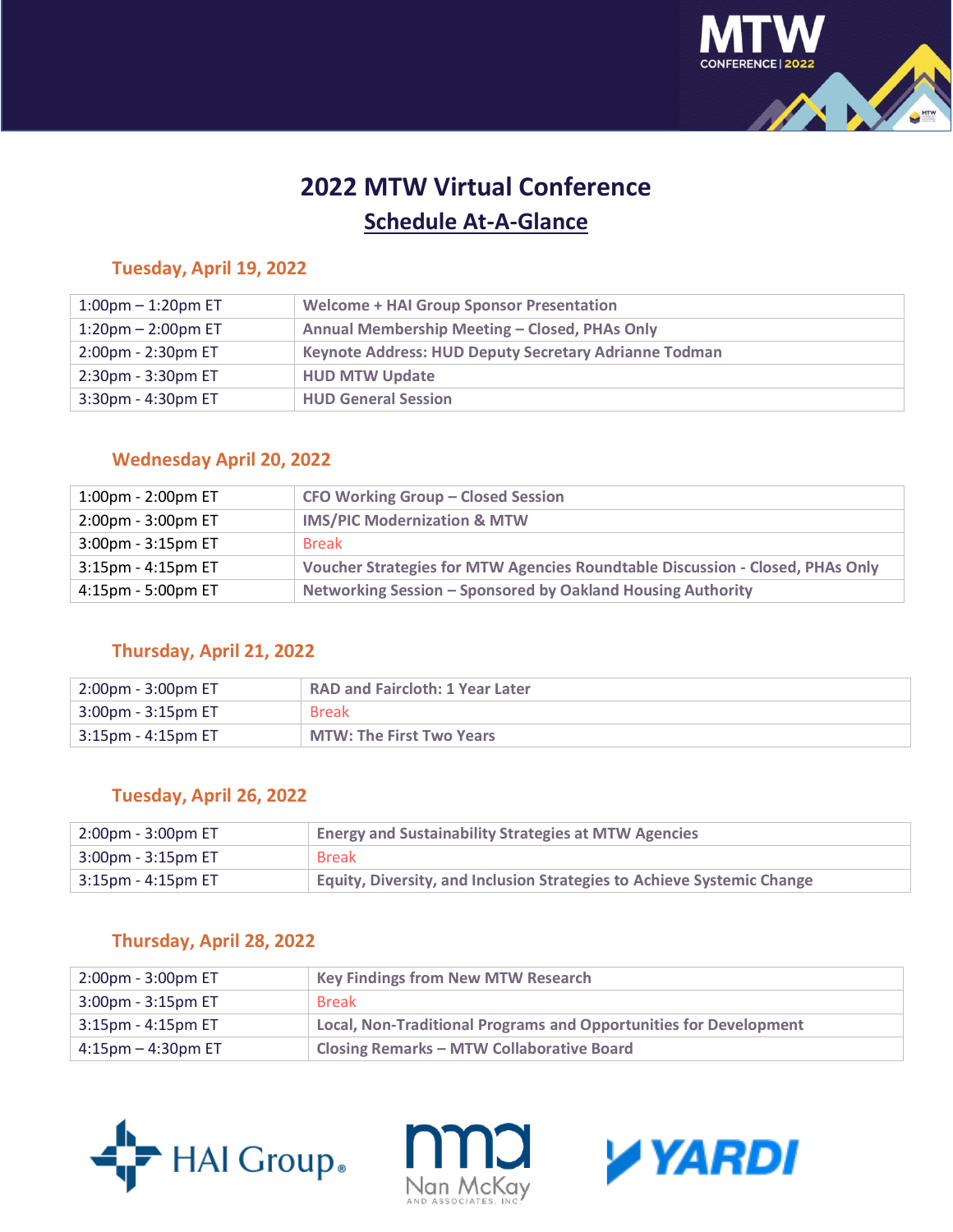# **Full Conference Schedule**

# **Tuesday, April 19th**

#### **Welcome + HAI Group Sponsor Presentation**

1:00 pm – 1:20 pm ET

• The MTW Collaborative will welcome attendees and Presenting Sponsor HAI Group will provide remarks.

#### **Annual General Membership Meeting – Closed Session, PHAs Only**

1:20 pm – 2:00 pm ET

*Facilitator: Tracey Scott, MTW Collaborative President*

• The MTW Collaborative Board will hold its Annual General Membership Meeting. This session is closed to PHAs only.

#### **Keynote Address: HUD Deputy Secretary Adrianne Todman**

2:00 pm ET- 2:30 pm ET

• HUD Deputy Secretary Adrianne Todman will provide her keynote address and hold a Q&A session.

#### **HUD MTW Update**

#### 2:30 pm – 3:30 pm ET

*Panelists: Marianne Nazzaro, Program Director, MTW Office; John Concannon, Deputy Director, MTW Office*

• During this panel, the HUD MTW Office will provide updates on the latest MTW news and hold a Q&A session.

#### **HUD General Session**

#### 3:30 pm – 4:30 pm ET

*Panelists: Peggy Bailey, Senior Advisor for Rental Assistance, Office of the Secretary; Joe Carlile, Senior Advisor Budget Policy and Programs, Office of the Secretary; Dominique Blom, General Deputy Assistant Secretary, PIH; Danielle Bastarache, Deputy Assistant Secretary for Public Housing and Voucher Programs, PIH; Robert Mulderig, Deputy Assistant Secretary, Office of Public Housing Investments, PIH; Todd Richardson, General Deputy Assistance Secretary, PD&R*

• During this panel, senior HUD staff will provide updates on the latest HUD news and regulations and hold a Q&A session.

## **Wednesday, April 20th**

#### **CFO Working Group - Closed Session**

1:00 pm  $-$  2:00 pm ET

• Closed session for MTW Agency CFOs/Finance Directors on topics related to finances and MTW.





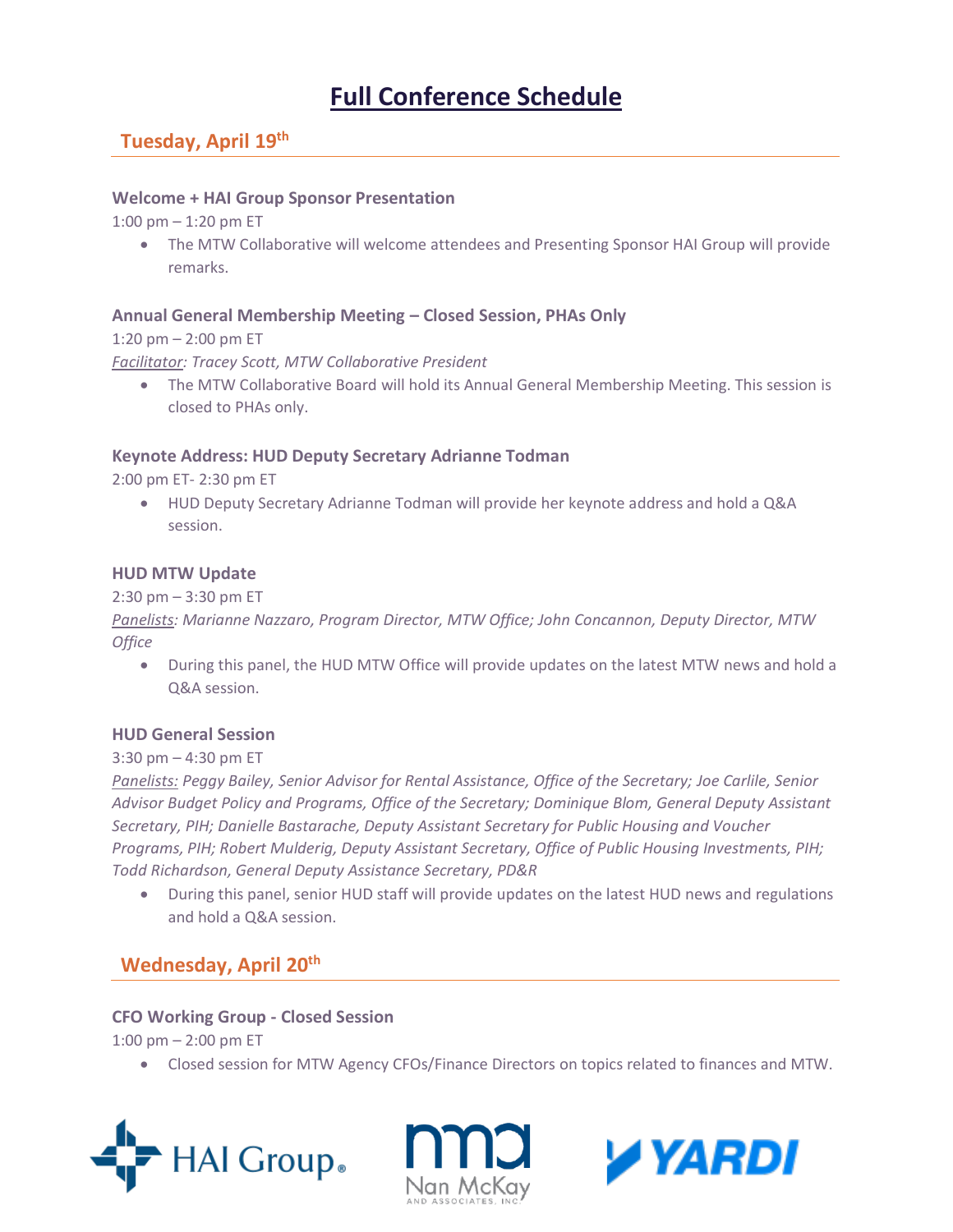#### **IMS/PIC Modernization and MTW**

2:00 pm – 3:00 pm ET

*Facilitator: John Concannon, Deputy Director, MTW Office, HUD Panelists: Stephen Kidd, Management Information Specialist, Office of Capital Improvements, HUD; Wendalyn Hovendick, Management Information Specialist, MTW Office, HUD; John Concannon, Deputy Director, MTW Office, HUD*

• The IMS/PIC Modernization session will discuss the status of the development process, the various components of the reporting system, the transition to IMS/PIC Modernization (now known at the Housing Information Portal or "HIP") for MTW agencies, tenant-level reporting for local, non-traditional households, and the general timeline that agencies can expect for implementation. The session will also include time for Q&A.

## **Voucher Strategies for MTW Agencies – Roundtable Discussion – Closed Session, PHAs Only** 3:15 pm – 4:15 pm ET

*Facilitator: Nicole Barrett, MTW Program Director, MTW Collaborative Panelists: Maria Razo, Executive Director, Housing Authority of the County of San Bernardino; Brandon Crow, HCV Director, Minneapolis Public Housing Authority*

• Join us for an engaging, PHA-only, roundtable where panelists from the Housing Authority of the County of San Bernardino and Minneapolis Public Housing Authority will lead discussion on current voucher challenges and strategies. Topics for discussion will include increasing leasing, regional initiatives, and more. Come prepared to share and participate!

#### **Virtual Networking Session –Sponsored by Oakland Housing Authority**

4:15 pm – 5:00 pm ET

• Join us for a virtual networking session sponsored by the Oakland Housing Authority! The networking session will feature discussion, games, and other surprises!

# **Thursday, April 21st**

#### **RAD and Faircloth: 1 Year Later**

 $2:00 \text{ pm} - 3:00 \text{ pm} \text{ ET}$ 

*Facilitator: Tom Davis, Director, Office of Recapitalization, HUD Panelists: Tom Davis, Director, Office of Recapitalization, HUD*; *Will Lavy, Director, Program Administration Office, Office of Recapitalization, HUD; Jewell Walton, Deputy Chief, Rental Assistance Demonstration, Chicago Housing Authority*

• HUD has streamlined and merged a path for PHAs to develop new public housing units from their available Faircloth Authority and then convert the assistance from public housing to Section 8 through the Rental Assistance Demonstration (RAD) program. The Office of Recapitalization will share updates on new opportunities and data on the Faircloth to RAD process one year after its inception.





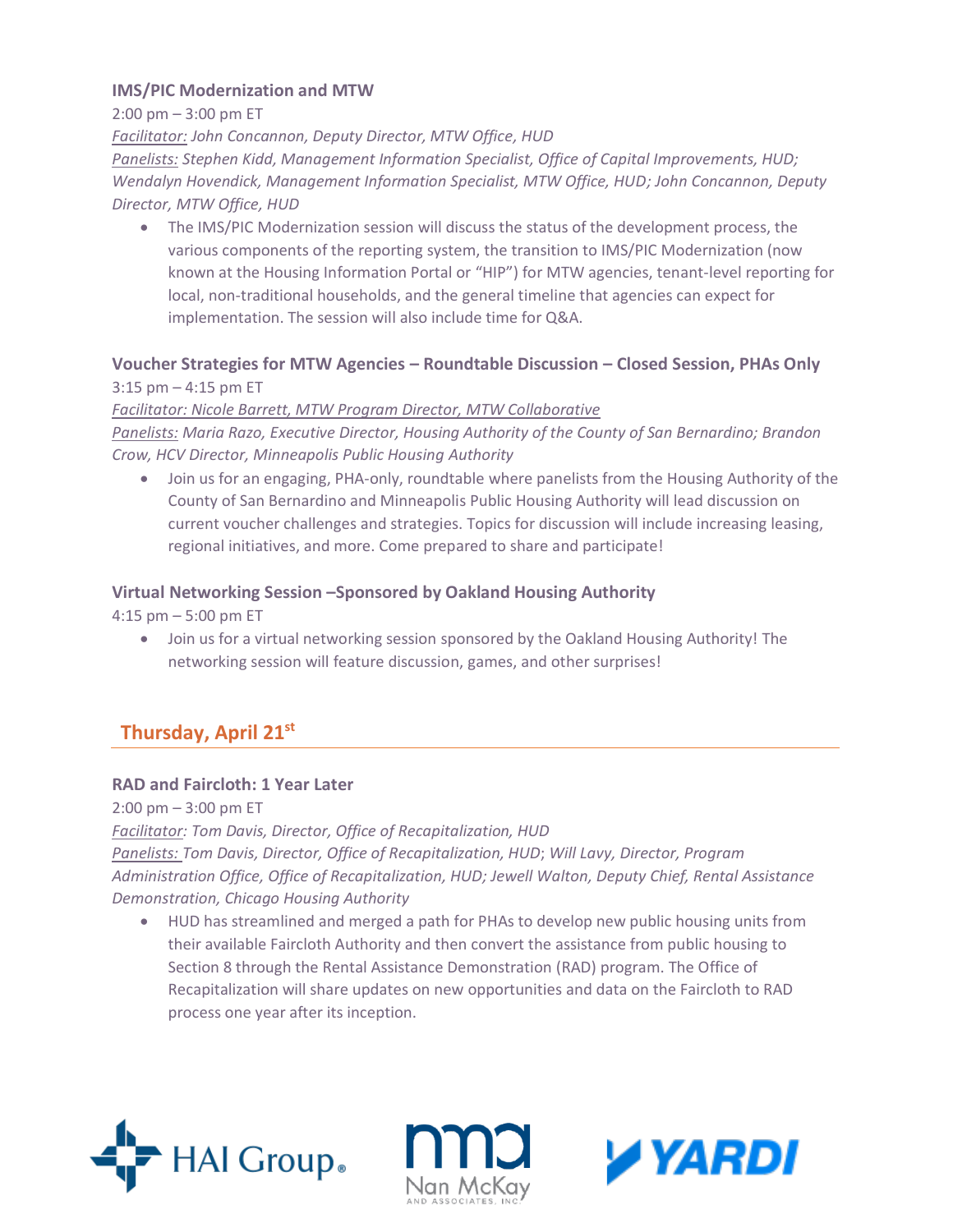#### **MTW: The First Two Years**

3:15 pm – 4:15 pm ET

*Facilitator: Andrew Jarocki, Lead for Minnesota Fellow, Housing and Redevelopment Authority of Hibbing, MN*

*Panelists: Jacqueline Prescott, Executive Director, Hibbing HRA; Diana Ricci, Move to Wellness Coordinator, Hibbing HRA; Andrew Jarocki, Lead for Minnesota Fellow, Hibbing HRA*

• The Housing and Redevelopment Authority of Hibbing, Minnesota shares insights from its first two years as an MTW agency. The HRA of Hibbing, a small agency with 252 units of solely Section 9 public housing, has already learned and accomplished a great deal as an Cohort #1 MTW Expansion agency. HRA staff will share insights on lessons learned from getting MTW operations "off the ground".

## **Tuesday, April 26th**

### **Energy and Sustainability Strategies at MTW Agencies**

2:00 pm – 3:00 pm ET

*Facilitator: Bobby Coleman, Administrator – Environmental Stewardship & Sustainability Division, Seattle Housing Authority*

*Panelists: Scott Percival, Sustainability Manager, King County Housing Authority; Tina Miller, Planning and Development, Cambridge Housing Authority; Bobby Coleman, Administrator – Environmental Stewardship & Sustainability Division, Seattle Housing Authority*

• HUD has made advancing sustainable communities one of the core priorities in their new strategic plan. Join Cambridge Housing Authority, King County Housing Authority, and Seattle Housing Authority in a panel discussion on the energy benchmarking strategies and sustainability practices they are utilizing to make their communities more resilient.

#### **Equity, Diversity, and Inclusion Strategies to Achieve Systemic Change**

#### 3:15 pm – 4:15 pm ET *Facilitator: Scarleth Lever Ortiz, Senior Director, Office of Equity, Diversity, and Inclusion, King County Housing Authority*

*Panelists: Preston Prince, Executive Director, Santa Clara County Housing Authority; Ed Hinojosa, Jr., CEO, San Antonio Housing Authority; Rod Brandon, Executive Director, Seattle Housing Authority; Dan Watson, Interim Executive Director, King County Housing Authority*

• Has your agency invested in the implementation of Equity, Diversity, and Inclusion principles? Not yet? Join this session to learn how some agencies are resolving problems with EDI investment! Already have an EDI plan? Come to hear new ideas and share yours! This session is for everyone, whether your agency is starting the path toward EDI inclusion or well on the way.